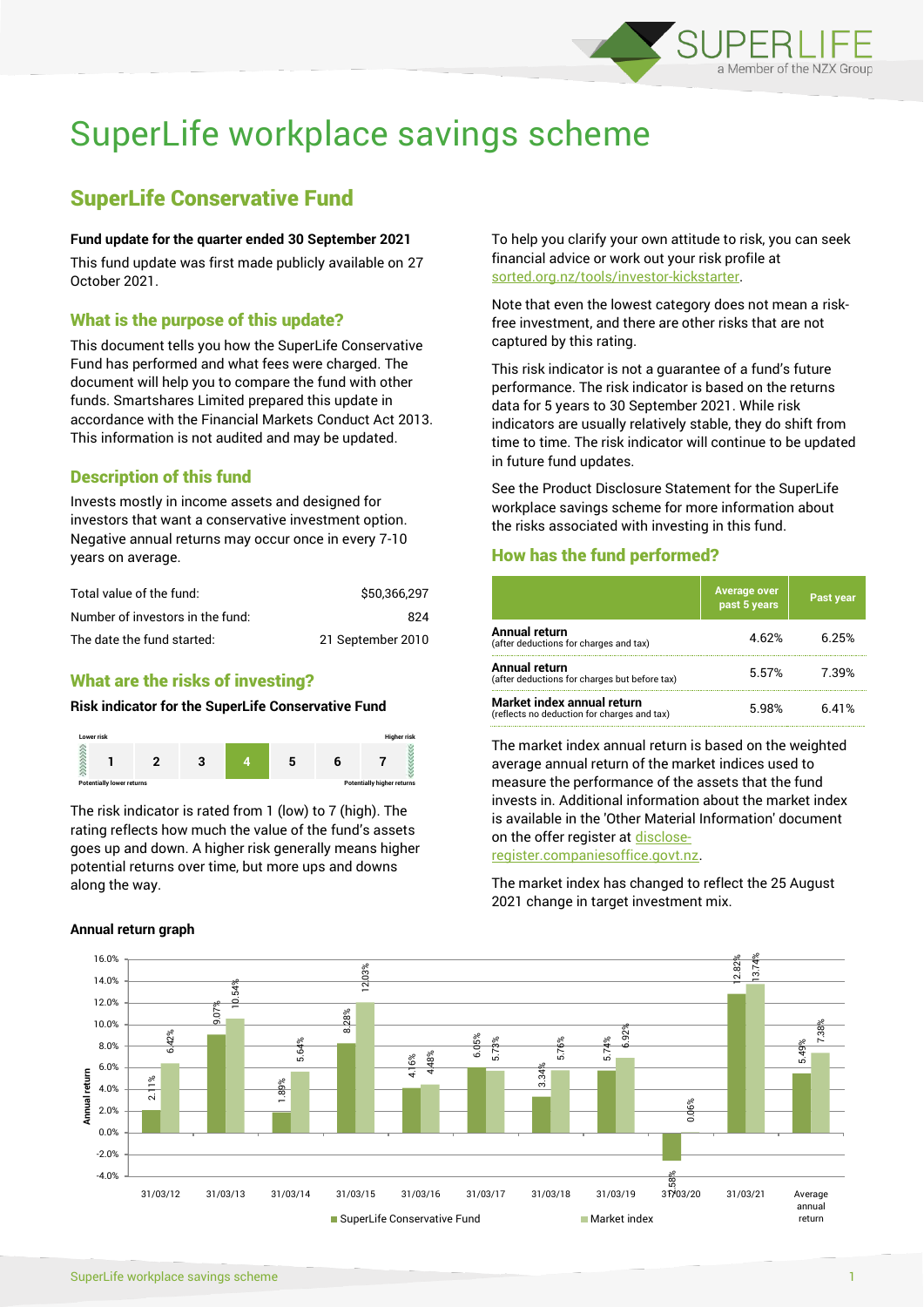

This shows the return after fund charges and tax for each year ending 31 March since the fund started. The last bar shows the average annual return since the fund started, up to 30 September 2021.

**Important:** This does not tell you how the fund will perform in the future.

Returns in this update are after tax at the highest prescribed investor rate (PIR) of tax for an individual New Zealand resident. Your tax may be lower.

# What fees are investors charged?

Investors in the SuperLife Conservative Fund are charged fund charges. In the year to 31 March 2021 these were:

|                                                       | % per annum of fund's net<br>asset value |  |  |
|-------------------------------------------------------|------------------------------------------|--|--|
| <b>Total fund charges</b>                             | 0.47%                                    |  |  |
| Which are made up of:                                 |                                          |  |  |
| <b>Total management and administration</b><br>charges | 0.47%                                    |  |  |
| Including:                                            |                                          |  |  |
| Manager's basic fee                                   | 0.46%                                    |  |  |
| Other management and<br>administration charges        | 0.01%                                    |  |  |
| Other charges                                         | Dollar amount per investor               |  |  |
| Administration fee                                    | \$12 per annum                           |  |  |

Investors may also be charged individual action fees for specific actions or decisions (for example, for transferring money to a KiwiSaver scheme other than the SuperLife KiwiSaver scheme). See the Product Disclosure Statement for the SuperLife workplace savings scheme for more information about those fees.

The fees set out above include GST where applicable.

Small differences in fees and charges can have a big impact on your investment over the long term.

#### Example of how this applies to an investor

Jess had \$10,000 in the fund at the start of the year and did not make any further contributions. At the end of the year, Jess received a return after fund charges were deducted of \$625 (that is 6.25% of her initial \$10,000). Jess paid other charges of \$12. This gives Jess a total return after tax of \$613 for the year.

# What does the fund invest in?

#### **Actual investment mix**

This shows the types of assets that the fund invests in.



#### **Target investment mix**

This shows the mix of assets that the fund generally intends to invest in.

| <b>Asset Category</b>        | <b>Target asset mix</b> |
|------------------------------|-------------------------|
| Cash and cash equivalents    | 21.00%                  |
| New Zealand fixed interest   | 20.00%                  |
| International fixed interest | 29.00%                  |
| Australasian equities        | 5.00%                   |
| International equities       | 15.00%                  |
| Listed property              | 5.00%                   |
| Unlisted property            |                         |
| Commodities                  |                         |
| Other                        | 5.00%                   |